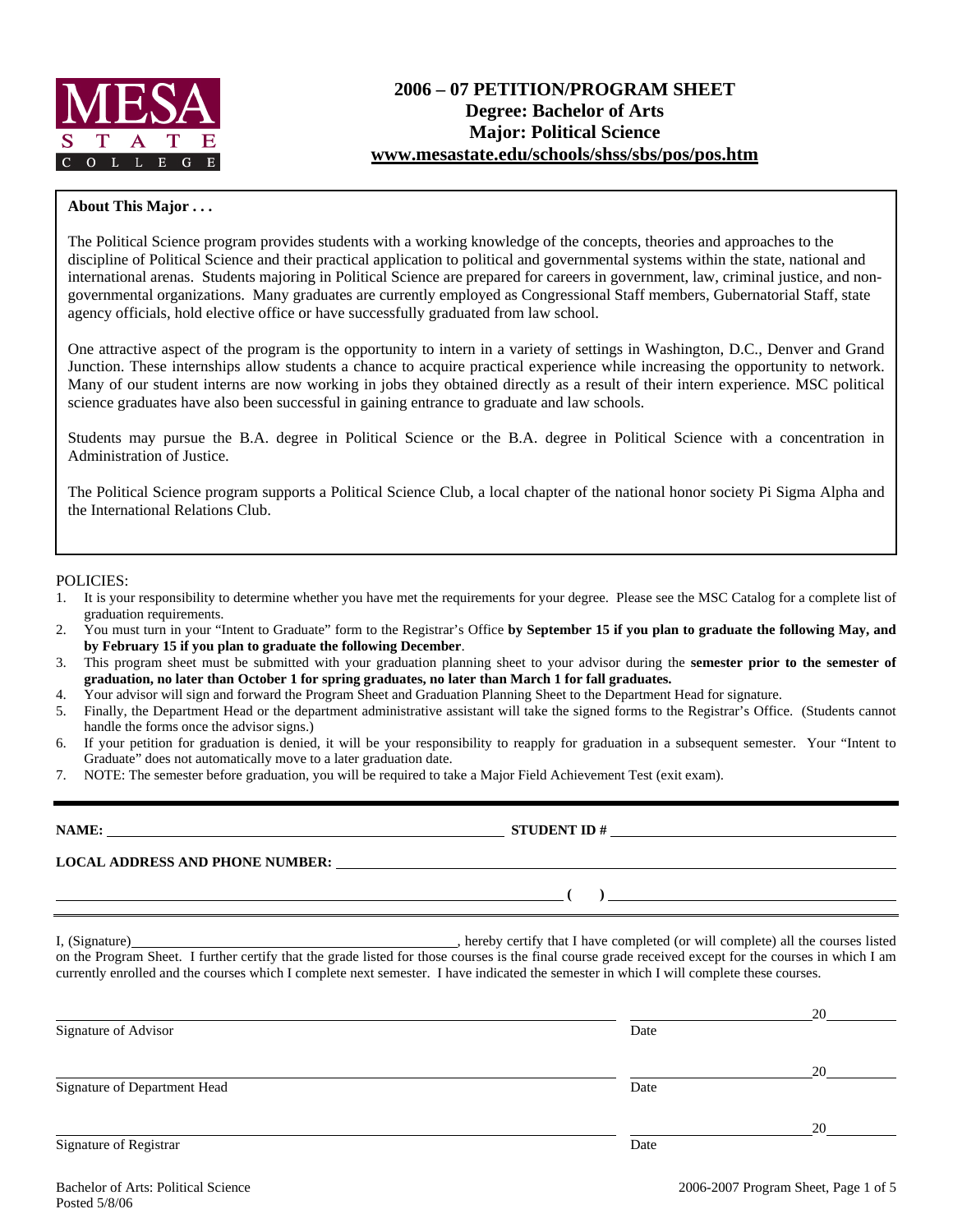- Must earn 120 semester hours and meet the academic residency requirements to earn a baccalaureate degree at Mesa State College.
- Must earn a minimum of 40 semester hours in upper division courses (i.e., 300-level and 400-level courses).
- A cumulative grade point average of 2.0 or higher must be maintained for all courses taken and for all courses in the major.
- When filling out this program sheet a course can only be used once, i.e., no double counting is allowed between categories.
- Excess KINA/HPWE courses beyond the two required and pre-collegiate courses (usually numbered below 100) cannot be used for graduation. • All degree requirements must be completed as described. Any exceptions or substitutions must be recommended in advance by the faculty advisor and approved by the Department Head.
- It is recommended that students work closely with a faculty advisor when selecting courses and scheduling classes prior to registration.
- Students are required to participate in exit examinations or other programs deemed necessary to comply with the college accountability requirement.

General Education Requirements (Minimum of 33 semester hours) See the M.S.C. catalog for the list of courses that meet the general education categories.

| Trns/Subs<br>Course<br>Credit<br>Grade<br>No.<br>Term<br>Year<br>English: ENGL 111 and 112 (6 semester hours, must receive a grade<br>of "C" or higher, must be completed by the time the student has 60<br>semester hours.)<br>*ENGL<br>*ENGL<br>*ENGL 129, Honors English, may be substituted for ENGL 111 and ENGL<br>112. Must earn a grade of "C" or better. May need to take additional electives. | Trns/Subs<br>Course<br>Credit<br>Grade<br>Term<br>Year<br>No.<br><b>Social and Behavioral Sciences: (6 Semester Hours)</b><br><b>Fine Arts:</b> (3 semester hours)                                                                                                                                                                                                 |
|----------------------------------------------------------------------------------------------------------------------------------------------------------------------------------------------------------------------------------------------------------------------------------------------------------------------------------------------------------------------------------------------------------|--------------------------------------------------------------------------------------------------------------------------------------------------------------------------------------------------------------------------------------------------------------------------------------------------------------------------------------------------------------------|
| Math: MATH 110 or higher (3 semester hours, must receive a grade                                                                                                                                                                                                                                                                                                                                         | <b>Natural Sciences:</b> (6 semester hours)                                                                                                                                                                                                                                                                                                                        |
| of "C" or better, must be completed by the time the student has 60                                                                                                                                                                                                                                                                                                                                       | (At least one course must include a lab)                                                                                                                                                                                                                                                                                                                           |
| semester hours.)                                                                                                                                                                                                                                                                                                                                                                                         |                                                                                                                                                                                                                                                                                                                                                                    |
| <b>MATH</b>                                                                                                                                                                                                                                                                                                                                                                                              |                                                                                                                                                                                                                                                                                                                                                                    |
| <b>Humanities:</b> (6 semester hours)                                                                                                                                                                                                                                                                                                                                                                    |                                                                                                                                                                                                                                                                                                                                                                    |
|                                                                                                                                                                                                                                                                                                                                                                                                          | <b>Applied Studies:</b> (3 semester hours)                                                                                                                                                                                                                                                                                                                         |
|                                                                                                                                                                                                                                                                                                                                                                                                          |                                                                                                                                                                                                                                                                                                                                                                    |
|                                                                                                                                                                                                                                                                                                                                                                                                          |                                                                                                                                                                                                                                                                                                                                                                    |
| <b>Other Requirements (9 semester hours)</b>                                                                                                                                                                                                                                                                                                                                                             |                                                                                                                                                                                                                                                                                                                                                                    |
| Kinesiology: (3 Semester Hours)<br>Trns/Subs<br>Course<br>No.<br>Credit<br>Grade<br>Term<br>Year<br><b>KINE/HPWA</b><br>100<br>$\blacksquare$<br><b>KINA/HPWE</b><br>$\overline{1}$<br><b>KINA/HPWE</b><br>1<br>See the M.S.C. catalog for the list of approved KINA/HPWE/Selected DANC<br>courses.                                                                                                      | <b>Bachelor of Arts Degree Distinction:</b> (6 semester hours)<br>(Two consecutive classes in the same foreign language.)<br>No.<br>Credit<br>Trns/Subs<br>Course<br>Grade<br>Term<br>Year<br>$\overline{\mathbf{3}}$<br>$FLA$ <sub>___</sub><br>3<br>FLA<br>(FLAS 114 & 115 will <b>NOT</b> fulfill this requirement.) (Must receive a grade of "C" or<br>above.) |
|                                                                                                                                                                                                                                                                                                                                                                                                          |                                                                                                                                                                                                                                                                                                                                                                    |
| <b>Political Science Major Requirements (48 Semester Hours)</b>                                                                                                                                                                                                                                                                                                                                          |                                                                                                                                                                                                                                                                                                                                                                    |
| Political Science Core (39 semester hours)                                                                                                                                                                                                                                                                                                                                                               |                                                                                                                                                                                                                                                                                                                                                                    |
| Credit<br>Grade<br>Trns/Subs<br>Course<br>No.<br>Term<br>Year                                                                                                                                                                                                                                                                                                                                            | Trns/Subs<br>Course<br>No.<br>Credit<br>Grade<br>Term<br>Year                                                                                                                                                                                                                                                                                                      |
| <b>POLS</b><br>101<br>$\overline{3}$                                                                                                                                                                                                                                                                                                                                                                     | <b>POLS</b><br>412<br>$\mathbf{3}$                                                                                                                                                                                                                                                                                                                                 |
| <b>POLS</b><br>$\overline{3}$<br>236                                                                                                                                                                                                                                                                                                                                                                     | 452<br>3<br><b>POLS</b>                                                                                                                                                                                                                                                                                                                                            |
| $\overline{3}$<br><b>POLS</b><br>261                                                                                                                                                                                                                                                                                                                                                                     | <b>OR</b>                                                                                                                                                                                                                                                                                                                                                          |
| $\mathbf{3}$<br><b>POLS</b><br>324<br><b>POLS</b><br>$\mathbf{3}$<br>325                                                                                                                                                                                                                                                                                                                                 | <b>POLS</b><br>453<br>$\mathbf{3}$<br>3 <sup>7</sup><br><b>POLS</b><br>475                                                                                                                                                                                                                                                                                         |
| <b>POLS</b><br>342<br>3                                                                                                                                                                                                                                                                                                                                                                                  | $\mathbf{3}$<br><b>POLS</b><br>490                                                                                                                                                                                                                                                                                                                                 |
| <b>POLS</b><br>370<br>$\mathfrak{Z}$                                                                                                                                                                                                                                                                                                                                                                     | <b>STAT</b><br>$\mathbf{3}$<br>200                                                                                                                                                                                                                                                                                                                                 |
|                                                                                                                                                                                                                                                                                                                                                                                                          | 3<br><b>SOCI</b><br>310                                                                                                                                                                                                                                                                                                                                            |
|                                                                                                                                                                                                                                                                                                                                                                                                          |                                                                                                                                                                                                                                                                                                                                                                    |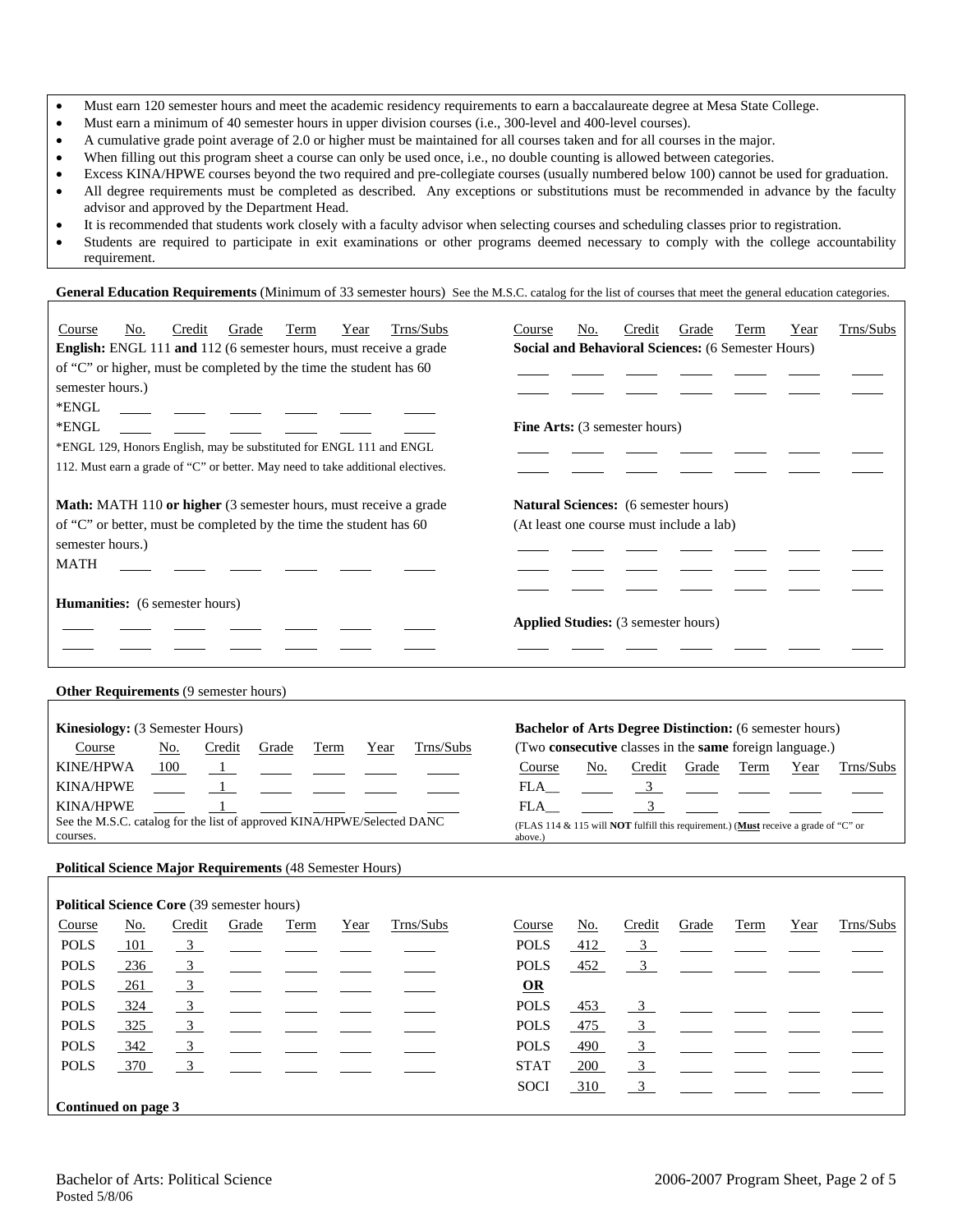| <b>Political Science Electives</b> (9 Semester Hours) Select from: POLS 310, POLS 328, POLS 352, POLS 355, POLS 365, POLS 396, POLS 413,<br>POLS 452 or 453 (if not used in core), POLS 488, POLS 499 |     |        |       |      |      |           |        |     |        |       |      |      |           |
|-------------------------------------------------------------------------------------------------------------------------------------------------------------------------------------------------------|-----|--------|-------|------|------|-----------|--------|-----|--------|-------|------|------|-----------|
| Course                                                                                                                                                                                                | No. | Credit | Grade | Term | Year | Trns/Subs | Course | No. | Credit | Grade | Term | Year | Trns/Subs |
|                                                                                                                                                                                                       |     |        |       |      |      |           |        |     |        |       |      |      |           |
|                                                                                                                                                                                                       |     |        |       |      |      |           |        |     |        |       |      |      |           |
|                                                                                                                                                                                                       |     |        |       |      |      |           |        |     |        |       |      |      |           |

**Recommended Electives** (9 upper division semester hours, counted as general electives) selected from the following disciplines: Anthropology, Economics, History, Philosophy, Psychology, and Sociology Course No. Credit Grade Term Year Trns/Subs Course No. Credit Grade Term Year Trns/Subs

**Additional General Electives** (All college level courses appearing on your final transcript, **not listed above** that will bring your total semester hours to 120 hours. Excludes KINA/HPWE activity courses.) (30 semester hours; 7 hours of upper division may be needed.)

| Course | No. |  |  | Credit Grade Term Year Trns/Subs | Course |  |  | No. Credit Grade Term Year Trns/Subs |
|--------|-----|--|--|----------------------------------|--------|--|--|--------------------------------------|
|        |     |  |  |                                  |        |  |  |                                      |
|        |     |  |  |                                  |        |  |  |                                      |
|        |     |  |  |                                  |        |  |  |                                      |
|        |     |  |  |                                  |        |  |  |                                      |
|        |     |  |  |                                  |        |  |  |                                      |
|        |     |  |  |                                  |        |  |  |                                      |
|        |     |  |  |                                  |        |  |  |                                      |
|        |     |  |  |                                  |        |  |  |                                      |

### **GRADUATION INFORMATION**

See the "Undergraduate Graduation Requirements" in the Mesa State College catalog for additional graduation information.

**GENERAL EDUCATION REQUIREMENTS** (Minimum of 33 Semester Hours) See current Mesa State College catalog for list of courses that fulfill the requirements below. If one (or more) of the selections below is required in your major, you must use it to fulfill the major requirement and **make a different selection to meet the general education requirement. The courses may not be used to fulfill both requirements.**

**English – 6** Semester Hours (Must be **completed** before student has 60 semester hours. Must receive grade of "C" or above.) ENGL 111 **and** ENGL 112 **or** ENGL 129 *(by permission)*

**Mathematics – 3** Semester Hours chosen from: MATH 110 **or higher** (Must be **completed** before student has 60 semester hours. Must receive grade of "C" or above.)

**Humanities – 6** semester hours

 $\overline{a}$  $\overline{a}$ 

**Social and Behavioral Sciences – 6** semester hours

**Fine Arts – 3** semester hours

**Natural Sciences – 6** semester hours (At least one course must include a lab.)

**Applied Studies – 3** semester hours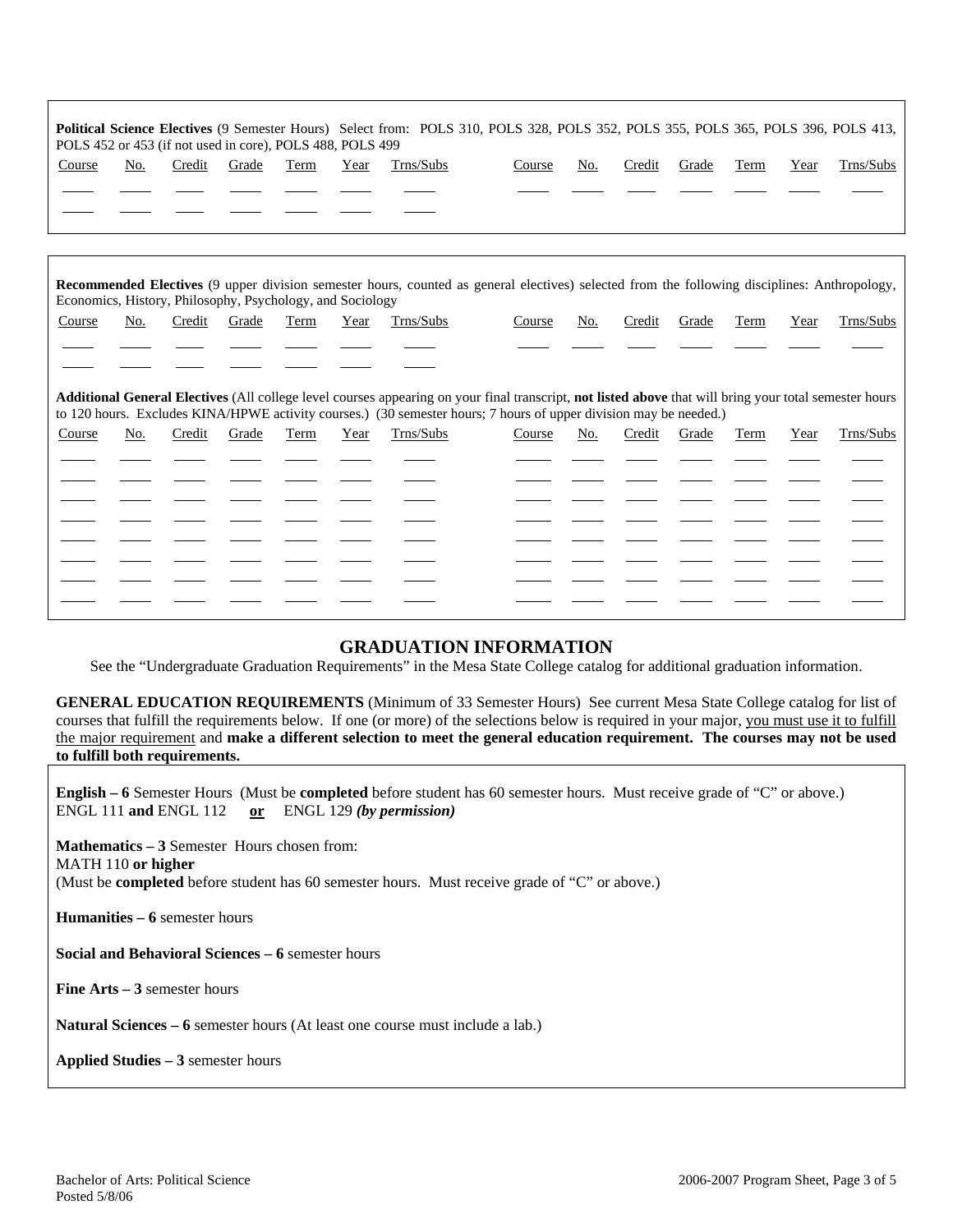## **OTHER REQUIREMENTS** (9 Semester Hours)

## **Kinesiology – 3** Semester Hours

Each student must take KINE/HPWA 100 together with two KINA/HPWE/Selected DANC courses. See current catalog for listing.

# **Degree Distinction – 6** Semester Hours Select from one of the following sequences: FLAF 111 *followed by* FLAF 112 **or** FLAG 111 *followed by* FLAG 112 Or FLAS 111 *followed by* FLAS 112 **or** Two **consecutive** classes in the **same** foreign language. \*(FLAS 114 & 115 will **NOT** fulfill this requirement. **Must** receive a grade of "C" or above in **both** classes.)

### **Political Science** (48 Semester Hours)

| <b>Political Science Core</b> (39 Semester Hours) (Must have grade of 2.00 in each core course) |
|-------------------------------------------------------------------------------------------------|
| <b>POLS</b> 101 American Government                                                             |
| POLS 236 State and Local Government                                                             |
| POLS 261 Comparative Politics                                                                   |
| POLS 324 The Legislative Process                                                                |
| POLS 325 The American Presidency                                                                |
| POLS 342 Public Administration                                                                  |
| <b>POLS 370 World Politics</b>                                                                  |
| <b>POLS 412 Constitutional Law</b>                                                              |
| POLS 452 Political Theory: Classical/Medieval Or POLS 453 Political Theory: Modern              |
| POLS 475 American Foreign and National Security Policy                                          |
| POLS 490 Senior Seminar: Political Science                                                      |
| SOCI 310 Methods of Social Research                                                             |
| <b>STAT 200 Probability and Statistics</b>                                                      |
|                                                                                                 |
| <b>Political Science Electives (9 Semester Hours) Select from:</b>                              |
| POLS 310 Development of the U.S. Constitution                                                   |
| POLS 328 The American Court System                                                              |
| POLS 352 Religion and Politics                                                                  |
| POLS 355 Politics in the Information Age                                                        |
| POLS 365 European Government and Politics                                                       |
| POLS 396 Topics                                                                                 |
| POLS 413 Civil Liberties                                                                        |
| POLS 452 Political Theory: Classical/Medieval (if not used in core)                             |
| Or POLS 453 Political Theory: Modern (if not used in core)                                      |
| POLS 488 Environmental Politics and Policy                                                      |
| POLS 499 Political Science Internship                                                           |
|                                                                                                 |
| <b>Recommended Electives:</b>                                                                   |

9 upper division semester hours selected from the following disciplines (credits are counted in elective total): Anthropology, Economics, History, Philosophy, Psychology, and Sociology

**Additional Electives: 30 Semester Hours;** 7 hours of upper division may be needed.

Students are required to participate in exit examinations or other programs deemed necessary to comply with the college accountability requirement. All degree requirements must be completed as described above. Any exceptions or substitutions must be recommended in advance by the faculty advisor and approved by the Department Head.